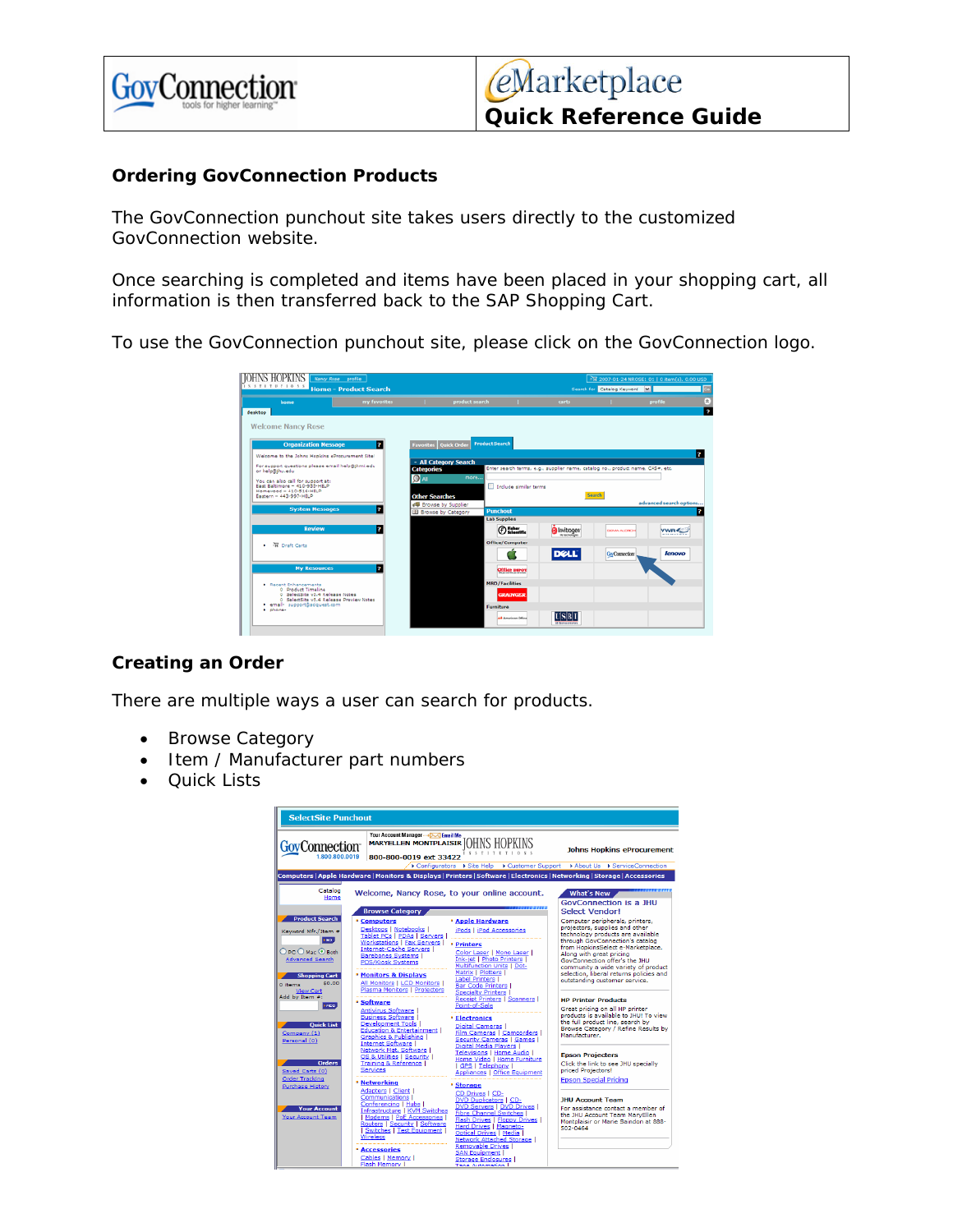# **Browsing the Catalog**

From the Main page, select a category to browse. The categories can be found on the main header bar, or by selecting a link located in the **Browse Category** box located in the center of the page.

Items can be added by selecting the **Add to Cart** button located directly next to the product description.



Items can be refined by utilizing the **Refine Results Below** box located on the left hand side of the category results screen. This will help narrow down your search results based on characteristics and specifications of the selected product.

#### **Order by Item Number**

You can directly add Manufacturer/GovConnection item numbers directly into the **Product Search** box located on the left hand navigation bar.

Type the item number into the product search field. When finished, select Go and the item will be added to your cart. You can adjust quantities once the item is added to your cart.

## **Quick Lists**

There are two types of Quick Lists. A "**Company"** Quick List is created at the Group level and is accessible to all users who are members of that specific group. All users can create "**Personal"** Quick Lists (only accessible to them).

#### **Steps to Create a Quick List**

1. From the shop home page, find the first product to be added to a Quick List via the search and product browse features on the site. Tip: Search by  $SKU#$ if known.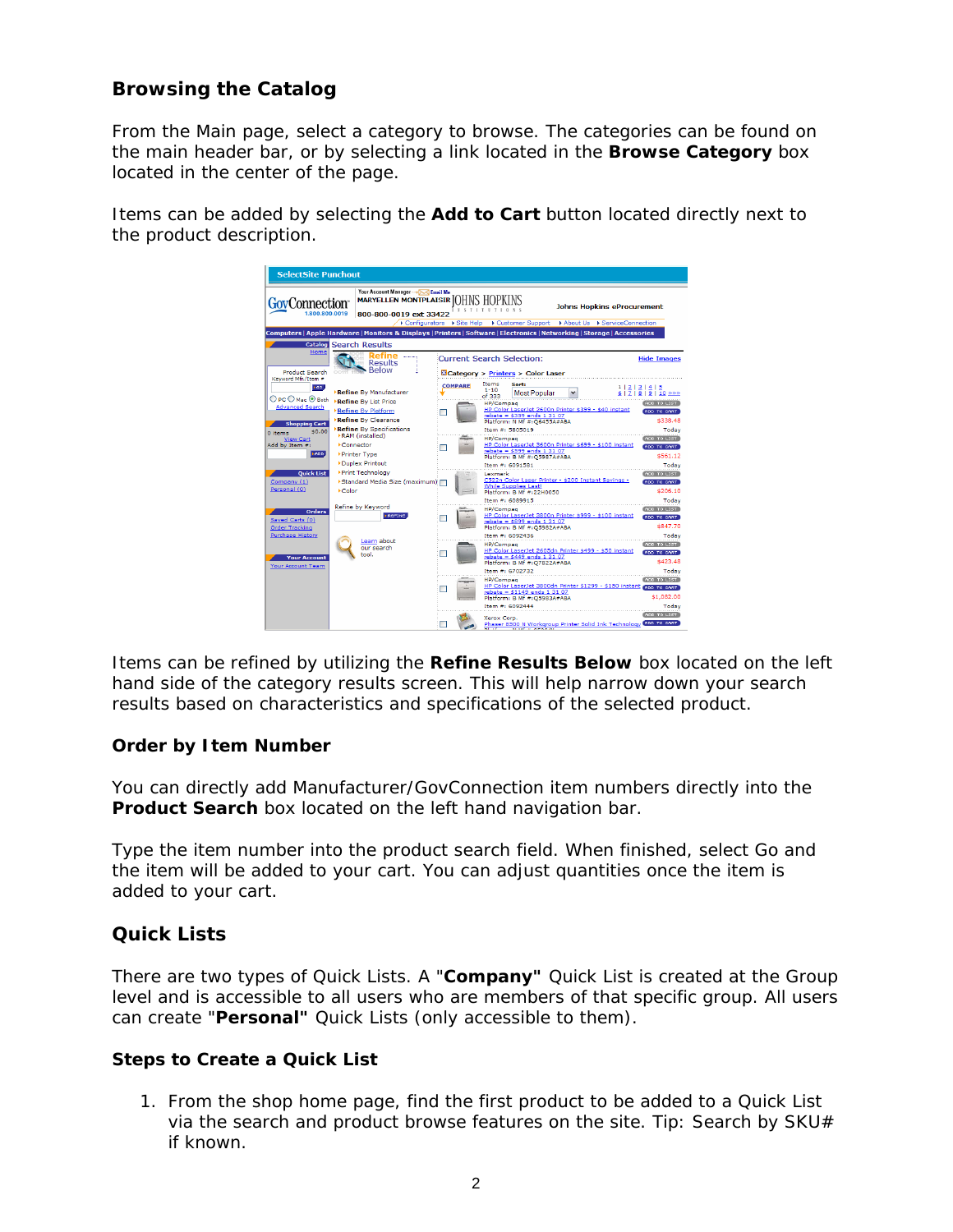2. Once the item is found, click the "Add to List" button.

| Search  | HP/Compag<br>HP LaserJet 4200 Printer Q2425A<br>Platform: P Item #: 413098 Mf #: Q2425A#ABA                                                                                                                                                                                                  | ADD TO LIST<br>ADD TO CART<br>\$989.01<br>Today                                                                                                    |
|---------|----------------------------------------------------------------------------------------------------------------------------------------------------------------------------------------------------------------------------------------------------------------------------------------------|----------------------------------------------------------------------------------------------------------------------------------------------------|
| Product | <b>Hewlett Packard Printing &amp;</b><br>Imaging<br>HP LaserJet 4200 Printer Q2425A<br>Flexibility, superior performance, and<br>professional output is what you get with<br>HP's LaserJet 4200 Series Printers.<br>Customize a select model with features<br>ideal for your business needs. | <b>Buy It</b><br>ADD TO LIST<br>Your Price: \$989.01<br>Availability: Today<br>Item#: 413098<br>Mfr. Part #: Q2425A#ABA<br><b>Related Products</b> |

3. On the Create QuickList page, you can either create a Quick List (by entering a name) or add the items to an existing Quick List via the dropdown menu (if one exists).

| Add item to an existing QuickList | Add item to a new QuickList      |
|-----------------------------------|----------------------------------|
| Company Printers<br>ADD ITEM      | Name:<br>Enter Name Here<br>SAVE |

4. When the Quick List is created or added to, the Edit Quick List page is displayed, so you can add additional products by SKU#, modify the description, etc.

|  | Edit QuickList |  |
|--|----------------|--|
|--|----------------|--|

| <b>Description:</b>                                                                                                                        |                                                                                                     |          |                           |         |                 |
|--------------------------------------------------------------------------------------------------------------------------------------------|-----------------------------------------------------------------------------------------------------|----------|---------------------------|---------|-----------------|
| Edit Name: Toner                                                                                                                           |                                                                                                     |          |                           |         | 2 items         |
| Quantity                                                                                                                                   | Product                                                                                             | Item $#$ | <b>Availability</b>       | Price   | Total           |
| I1<br><b>DELETE</b>                                                                                                                        | HP/Compag<br>LaserJet 2100 Toner Cartridge C4096A                                                   | 108012   | Today                     | \$97.96 | \$97.96         |
| Inkjet Warehouse<br>I1<br>Inkjet Warehouse HF (C1823A) #23<br>\$29.65<br>DELETE)<br>Today<br>\$29.65<br>424823<br>Remanufactured Tri-Color |                                                                                                     |          |                           |         |                 |
| DELETE ALL<br>total and price.                                                                                                             | UPDATE QTY<br>When changing quantities, you must click the "Update Qty" button to see the new item- |          |                           |         | Total: \$127.61 |
| Add product by Item #:<br>Add by Item #:<br><b>FADD ITEM</b>                                                                               |                                                                                                     |          | View   Delete   QuickList |         | <b>SAVE</b>     |
| Save as new QuickList<br>Persona C Company<br>Name:                                                                                        | <b>E</b> SAVE                                                                                       |          |                           |         |                 |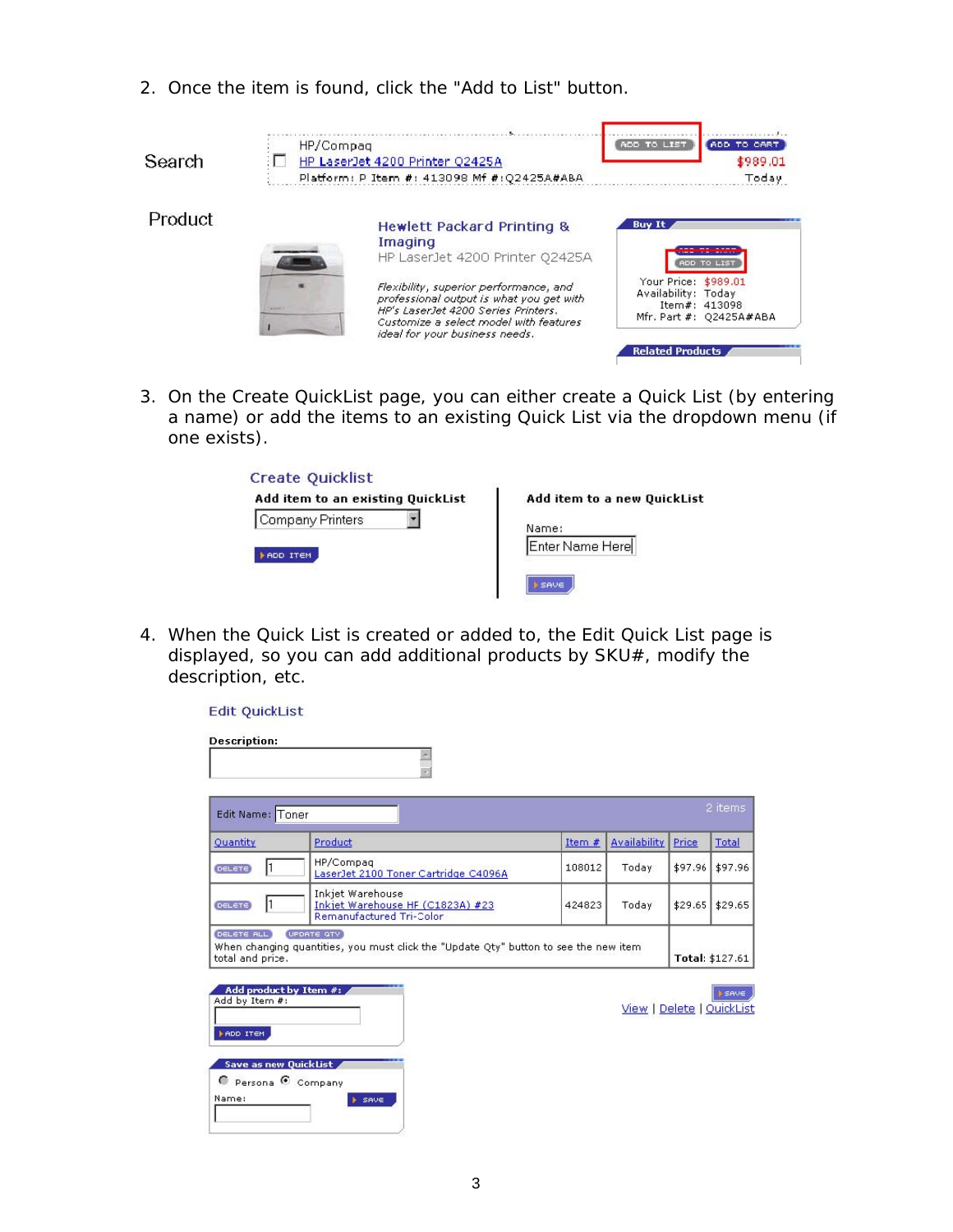- 5. Save the Quick List when complete by clicking the save button.
- 6. The Quick List can now be accessed from the Left Navigation bar.



- Quick Lists are an easy way to create and access customized product lists. If the products are listed on the web, they can be added to a Quick List.
- Once created, the entire product list can be added to a cart with one click or individual items from a Quick List can be selected and added to the shopping cart.

# **Placing an Order**

Once you have created your cart, select "CONTINUE CHECKOUT"**.**

| Quantity      |            | Plat. Item # | Mfr. Part # | Product                                                                                                                                                                                      | Ship<br>Wt. | Availability                 | Price                                | Total              |
|---------------|------------|--------------|-------------|----------------------------------------------------------------------------------------------------------------------------------------------------------------------------------------------|-------------|------------------------------|--------------------------------------|--------------------|
| <b>DELETE</b> | Both       | 6593311      | C8164A#201  | HP/Compaq<br>HP Business Inkiet 2800dtn<br>Printer (GSA COMPLIANT)                                                                                                                           | 56.5<br>lbs | Usually Ships in<br>$24$ Hrs | \$942.08                             | \$942.08           |
| DELETE ALL    | UPDATE QTV |              |             | The shipping & handling charges and taxes<br>shown here are estimates. These charges, in<br>addition to your shipping options, may change<br>when you enter or change your shipping address. |             |                              | Shipping & Handling: \$41.27         | Subtotal: \$942.08 |
|               |            |              |             | Ship Via: Best Way - Ground                                                                                                                                                                  |             | $\checkmark$                 | Tax:<br><b>Order Total: \$983.35</b> | \$0.00             |

You will be directed to the Order Verification page. Once you have verified product selection and quantities, select "SUBMIT CART".

|                              |        | <b>SelectSite Punchout</b> |             |                                                                                                                                                                                                                                                       |             |                                                                                 |          |                 |
|------------------------------|--------|----------------------------|-------------|-------------------------------------------------------------------------------------------------------------------------------------------------------------------------------------------------------------------------------------------------------|-------------|---------------------------------------------------------------------------------|----------|-----------------|
| GovConnection <sup>-</sup>   |        | 1.800.800.0019             |             | Your Account Manager -> DOC Email Me<br><b>MARYELLEN MONTPLAISIR (I)HNS HI</b><br>800-800-0019 ext 33422<br>Configurators > Site Help                                                                                                                 |             | Johns Hopkins eProcurement<br>▶ Customer Support ▶ About Us ▶ ServiceConnection |          | ▶ Print Version |
|                              |        |                            |             | Computers   Apple Hardware   Monitors & Displays   Printers   Software   Electronics   Networking   Storage   Accessories<br>Saved Carts Search Result Search Results HP Business Inkjet 2800dtn Printer (GSA COMPLIANT) Cart                         |             |                                                                                 |          |                 |
| <b>Order Verification</b>    |        |                            |             |                                                                                                                                                                                                                                                       |             |                                                                                 |          | SUBMIT CART     |
| <b>Ouantity</b>              | Plat.  | Item $#$                   | Mfr. Part # | Product                                                                                                                                                                                                                                               | Ship<br>Wt. | Availability                                                                    | Price    | Total           |
| 1                            | Both I | 6593311                    | C8164A#201  | HP/Compaq<br>HP Business Inkiet 2800dtn Printer<br>(GSA COMPLIANT)                                                                                                                                                                                    | 56.5<br>lhs | Usually Ships in 2+<br>Weeks                                                    | \$890.96 | \$890.96        |
| <b>Modify Order Contents</b> |        |                            |             |                                                                                                                                                                                                                                                       |             | <b>Cart Total:</b>                                                              |          | \$890.96        |
| Continue Shopping            |        |                            |             | Save for later<br><b>Create Ouicklist</b><br>About Us   Customer Support   Site Help   Contact Us   Services<br>Terms and Conditions of Sale   Legal Notice   Privacy Policy   Investors and Media<br>@ 2007 GovConnection, Inc. All rights reserved. |             |                                                                                 |          | SUBMIT CAR'     |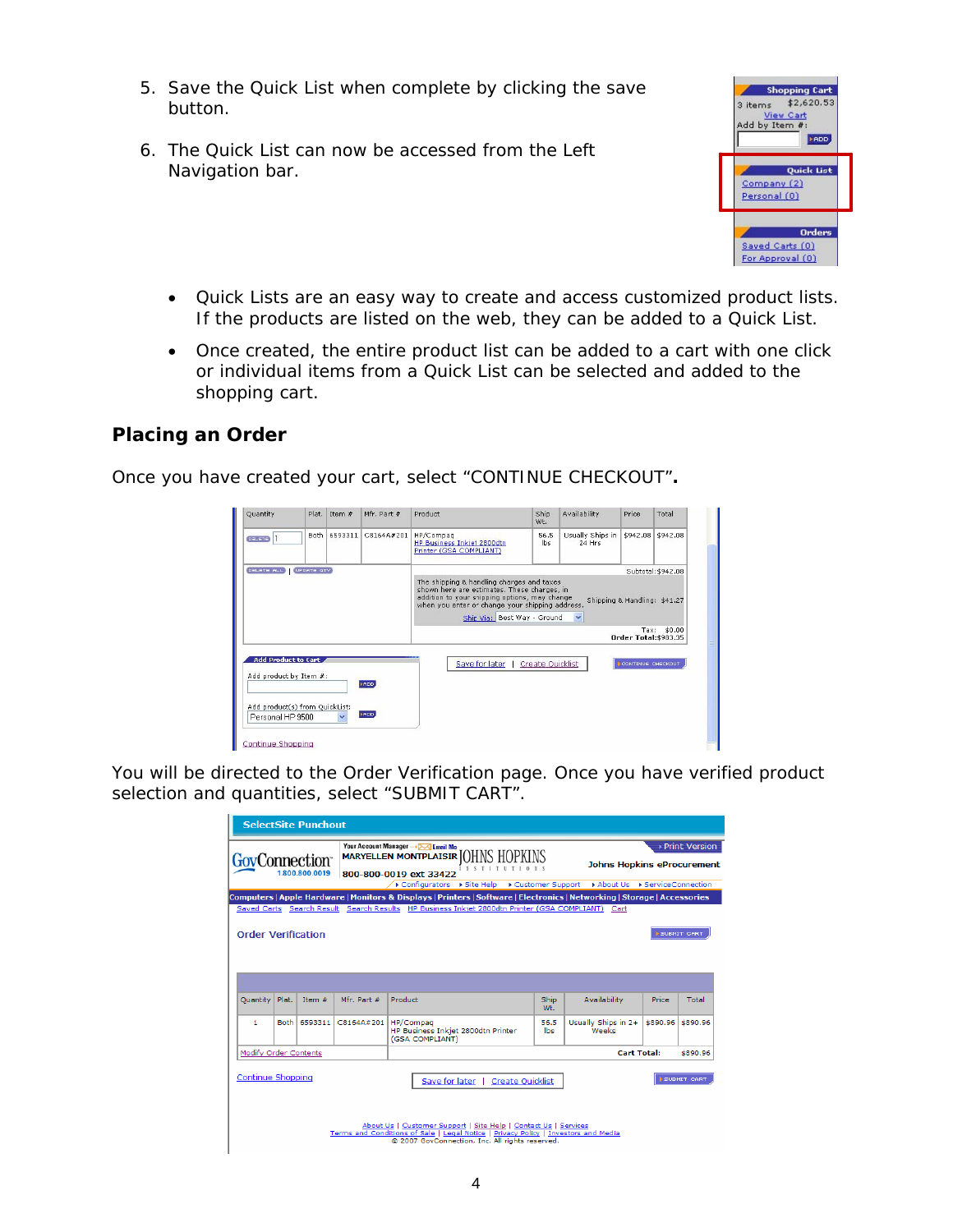Select "Transfer Items to SAP Cart". Upon submission, all shopping cart information will be transferred back to SAP.

| Nancy Rose profile<br><b>NSTITUTIONS</b><br><b>Cart - Draft Requisition</b>                                                                                                                                                                                                                                                                                                                                                              |                                     |                             |                                          | 2007-02-03 NROSE1 01   3 item(s), 1,987.26 USD<br>Search for Catalog No. (SKU) M |                            |                          | Go                      |
|------------------------------------------------------------------------------------------------------------------------------------------------------------------------------------------------------------------------------------------------------------------------------------------------------------------------------------------------------------------------------------------------------------------------------------------|-------------------------------------|-----------------------------|------------------------------------------|----------------------------------------------------------------------------------|----------------------------|--------------------------|-------------------------|
| home<br>my favorites                                                                                                                                                                                                                                                                                                                                                                                                                     | product search                      |                             | carts                                    |                                                                                  |                            | profile                  | $\hat{\mathbf{x}}$      |
| active cart<br>draft carts   my favorites                                                                                                                                                                                                                                                                                                                                                                                                |                                     |                             |                                          |                                                                                  |                            |                          | $\overline{\mathbf{z}}$ |
| Create Cart                                                                                                                                                                                                                                                                                                                                                                                                                              |                                     |                             |                                          | Add Products → Edit Cart → Transfer Items to SAP Cart                            |                            |                          |                         |
|                                                                                                                                                                                                                                                                                                                                                                                                                                          | <b>Save</b>                         |                             |                                          |                                                                                  |                            |                          | 르                       |
| Cart Name<br>2007-02-03 NROSE1 01                                                                                                                                                                                                                                                                                                                                                                                                        |                                     |                             |                                          |                                                                                  |                            |                          |                         |
|                                                                                                                                                                                                                                                                                                                                                                                                                                          | <b>Supplier / Line Item Details</b> |                             |                                          |                                                                                  |                            |                          | Þ                       |
| Show line details                                                                                                                                                                                                                                                                                                                                                                                                                        |                                     |                             | For selected line items Add To Favorites |                                                                                  |                            |                          | $\mathbf{v}$<br>Go      |
| <b>GovConnection</b> more info<br>The items were retrieved from an external supplier site, therefore your ability to edit or view the items in this application may be limited. Click this message for more details.<br>The following lines cannot be accessed on the supplier's website. Click this message for more details.<br>The following lines cannot be accessed on the supplier's website. Click this message for more details. |                                     | Line(s): 1, 2<br>Line(s): 3 |                                          |                                                                                  |                            |                          |                         |
| <b>Product Description</b>                                                                                                                                                                                                                                                                                                                                                                                                               |                                     | <b>Catalog No</b>           | Size / Packaging                         |                                                                                  | <b>Unit Price Quantity</b> | <b>Ext. Price</b>        |                         |
| Printer Cable Parallel IEEE 1284, 6ft +<br>more info                                                                                                                                                                                                                                                                                                                                                                                     |                                     | 26766                       | EA                                       |                                                                                  | 2.59 1 EA                  | 2.59                     |                         |
| HP LaserJet 4250n Printer $\Theta$<br>more info                                                                                                                                                                                                                                                                                                                                                                                          |                                     | 5377413                     | EA                                       | 1.093.71 1 EA                                                                    |                            | 1,093.71                 |                         |
| HP Business Inkjet 2800dtn Printer (GSA COMPLIANT) (                                                                                                                                                                                                                                                                                                                                                                                     | more info                           | 6593311                     | EA                                       | 890.96 1 EA                                                                      |                            | 890.96                   |                         |
|                                                                                                                                                                                                                                                                                                                                                                                                                                          |                                     |                             |                                          | Supplier subtotal                                                                |                            | 1,987.26 USD             |                         |
| Shipping, Handling, and Tax charges are calculated and charged by each supplier. The values shown here are for estimation purposes, budget<br>checking, and workflow approvals.                                                                                                                                                                                                                                                          |                                     |                             |                                          | <b>Subtotal</b><br><b>Total</b>                                                  |                            | 1,987.26<br>1,987.26 USD |                         |
|                                                                                                                                                                                                                                                                                                                                                                                                                                          | <b>Save</b>                         |                             |                                          |                                                                                  |                            |                          |                         |

## **Reports**

To View, Delete or run an Order Tracking, Purchase History or Proof of Purchase report, begin by choosing the corresponding link of the left hand side navigation bar located on the main home page.

| Your Account Manager --- > > Email Me<br>MARYELLEN MONTPLAISIR JOHNS HOPKINS<br>GovConnection <sup>-</sup><br><b>Johns Hopkins eProcurement</b><br>1.800.800.0019<br>800-800-0019 ext 33422<br>Die Configurators Distribution District Customer Support Distribution District Connection<br>Computers   Apple Hardware   Monitors & Displays   Printers   Software   Electronics   Networking   Storage   Accessories |
|-----------------------------------------------------------------------------------------------------------------------------------------------------------------------------------------------------------------------------------------------------------------------------------------------------------------------------------------------------------------------------------------------------------------------|
|                                                                                                                                                                                                                                                                                                                                                                                                                       |
|                                                                                                                                                                                                                                                                                                                                                                                                                       |
| <b>Purchase History</b><br>Catalog<br>Home                                                                                                                                                                                                                                                                                                                                                                            |
| <b>Order Tracking</b><br><b>Product Search</b>                                                                                                                                                                                                                                                                                                                                                                        |
| Your Order Tracking number will be available in the status column of your Order Tracking report the day after<br>Keyword Mfr./Item #<br>vour order is shipped. For more information about our shipping policies, see our Shipping Overview.<br><b>FGO</b>                                                                                                                                                             |
| $\bigcirc$ PC $\bigcirc$ Mac $\bigcirc$ Both<br><b>Single Order</b><br><b>Advanced Search</b><br>To view the status of your order, please provide the following information:                                                                                                                                                                                                                                          |
| Order Number:<br>Shipping address Zip Code:<br><b>Shopping Cart</b><br>\$0.00<br>0 items<br>$F$ $F$ IND<br><b>View Cart</b>                                                                                                                                                                                                                                                                                           |
| Add by Item #:<br><b>HADD</b><br><b>Multiple Orders</b><br>Purchase Order:<br><b>Ouick List</b>                                                                                                                                                                                                                                                                                                                       |
| Company (1)<br>Personal (0)<br>1/3/2007<br><b>Start Date:</b><br>(MM/DD/YYYY)                                                                                                                                                                                                                                                                                                                                         |
| End Date:<br>2/3/2007<br><b>Orders</b><br>(MM/DD/YYYY)<br>Saved Carts (0)<br>Order Tracking                                                                                                                                                                                                                                                                                                                           |
| Purchase History<br>Order Date<br>Sort By:<br>٧<br>Invoices<br>Proof of Purchase<br>$\checkmark$<br>Ascending                                                                                                                                                                                                                                                                                                         |
| $\models$ $FID$<br><b>Your Account</b><br>Your Account Team<br><b>Schedule Order Report</b>                                                                                                                                                                                                                                                                                                                           |
| <b>Report will be delivered</b><br><b>Select Groups:</b><br>Johns Hopkins eProcurement<br>Every:<br>Week<br>Month                                                                                                                                                                                                                                                                                                     |

From the Reports page you can:

- View or Delete previously run reports
- Run an Order Tracking report
- Run a Purchase History report
- Run a Proof of Purchase report
- Schedule an Order Tracking report
- Schedule a Purchase History report
- Schedule a Proof of Purchase report